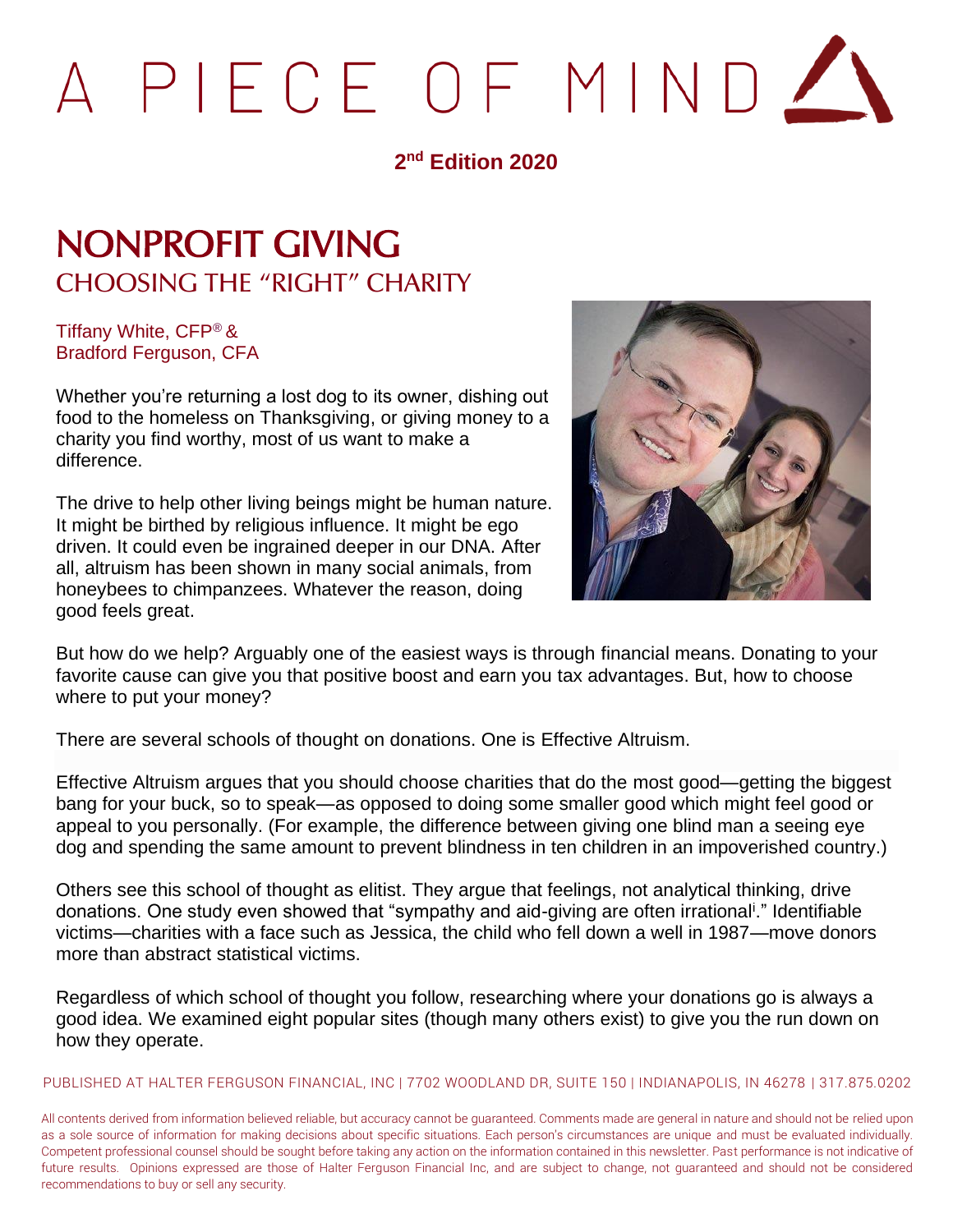*We've broken these sites down into three categories to make this guide easier to navigate. Each category is indicated by an icon. The site's name and slogan are listed to the right of the icon, as well as any rating systems they might have.*





## CHARITY NAVIGATOR

**YOUR GUIDE TO INTELLIGENT GIVING**

www.charitynavigator.org

#### NUMBER AND STAR RATINGS.

Charity Navigator was founded in 2001 and is one of the nation's largest evaluators of charities. They have information on 1.6 million non-profits in the U.S.. However, they have only assessed over 9,000 of these charities. In order to be rated by Charity Navigator they must meet a list of criteria, including revenue and length of operation. If a charity hasn't met these requirements and isn't rated yet, they offer a guide on how to do your own sleuthing.

Charity Navigator uses two broad areas to evaluate a charity's operations: financial health and accountability & transparency. Financial information is gathered from tax returns and analyzed in seven key areas. For accountability & transparency, they use information from their tax return and the charity website and score across seventeen different metrics. These numbers are then tallied and a score and rating are given. A perfect score is 100 points, "Exceptional", and four stars.

Beyond the raw score, this site also provides a few pieces of information to help provide a more detailed picture. They list how much the CEO is paid, the charity's income statement, and their mission.

At this point, Charity Navigator reflects its creator's belief that donors should be informed of their donations but should support whatever field or cause they choose. The site does not put any great emphasis on impact of donations. Though, in 2017, they added third-party impact statements for many charities. This information is provided by one of four partners: GuideStar, GlobalGiving, Classy, or ImpactMatters.

Charity Navigator also offers a "Giving Basket" tool. This allows you to donate to multiple charities at once, set up recurring donations, and get one tax receipt.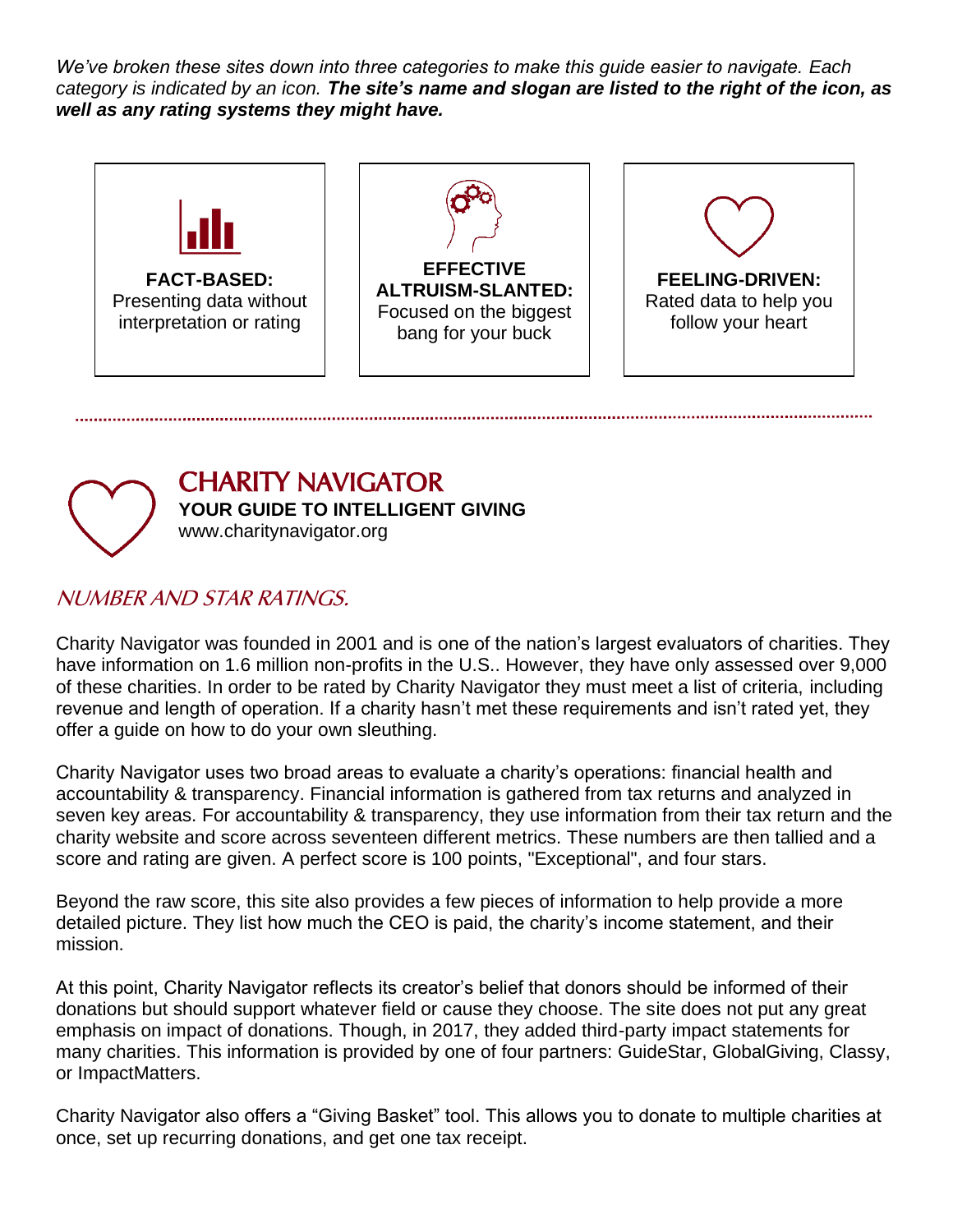

**GUIDESTAR BETTER DATA. BETTER DECISIONS. BETTER WORLD.** www.guidestar.org

GUIDESTAR SEAL OF TRANSPARENCY: BRONZE, SILVER, GOLD, OR PLATINUM, AWARDED FOR COMPLETENESS OF PROFILE.

Formed in 1994, GuideStar started publishing their reports on CD-ROM. They've only grown since then. With a library of over 2.7 million nonprofits and an average of 26 million searches, donors can explore charities and the issues they want to support. Think of GuideStar as the Zillow or Yelp for nonprofits. While you can see financial and operations data, GuideStar is really only a directory. There is no rating or evaluation system. Their highest level Seal of Transparency only addresses the completeness of the nonprofit's profile.

Use this site to find charities based on geographic area, organization (field), or financials. A premium membership is available but the cost is steep at a minimum of \$183 a month for a single user.



#### **GIVEWELL SEARCHING FOR CHARITIES THAT SAVE OR IMPROVE LIVES THE MOST PER DOLLAR.** www.givewell.org

#### ONLY TOP CHARITIES IDENTIFIED USING STRICT CRITERIA ARE LISTED.

GiveWell identifies and vets charities along four main criteria: effectiveness, costeffectiveness, room for more funding, and transparency. They focus on finding the most outstanding charities along these criteria rather than in-depth investigations for each organization. They put greater emphasis on how much good a given program does per

dollar spent. Their charities only work in global health and development overseas.

You can make a donation to be distributed to their recommended charities at their discretion or choose from a small list of the current top charities. (At the time of this article there are seven listed on the site.)





EFFECTIVE ALTRUISM FUND **DONATE MORE EFFECTIVELY THROUGH PHILANTHROPIC** 

**FUNDS.** app.effectivealtruism.org

#### RISK RATING AND FUND BUCKETS.

Launched in 2017, Effective Altruism Fund (EA Fund) was created by Centre for Effective Altruism. This charity cherry-picker operates like a mutual fund. You choose buckets to direct your donations for more effective work in one, or any combination, of four areas: Global Health and Development, Animal Welfare, Long-Term Future, Effective Altruism Meta.

The fund then pools donations together with hundreds of others and the fund manager finds high-impact organizations to make grants to. While the organizations are not ranked on the site, the funds are ranked by risk: low-risk, medium-risk, and high-risk. The higher the risk, the less certain the impact. For example, highrisk grants have a low certainty of success but the potential for high upside. The fund managers also evaluate prospective grants using conceptual models outlined in detail.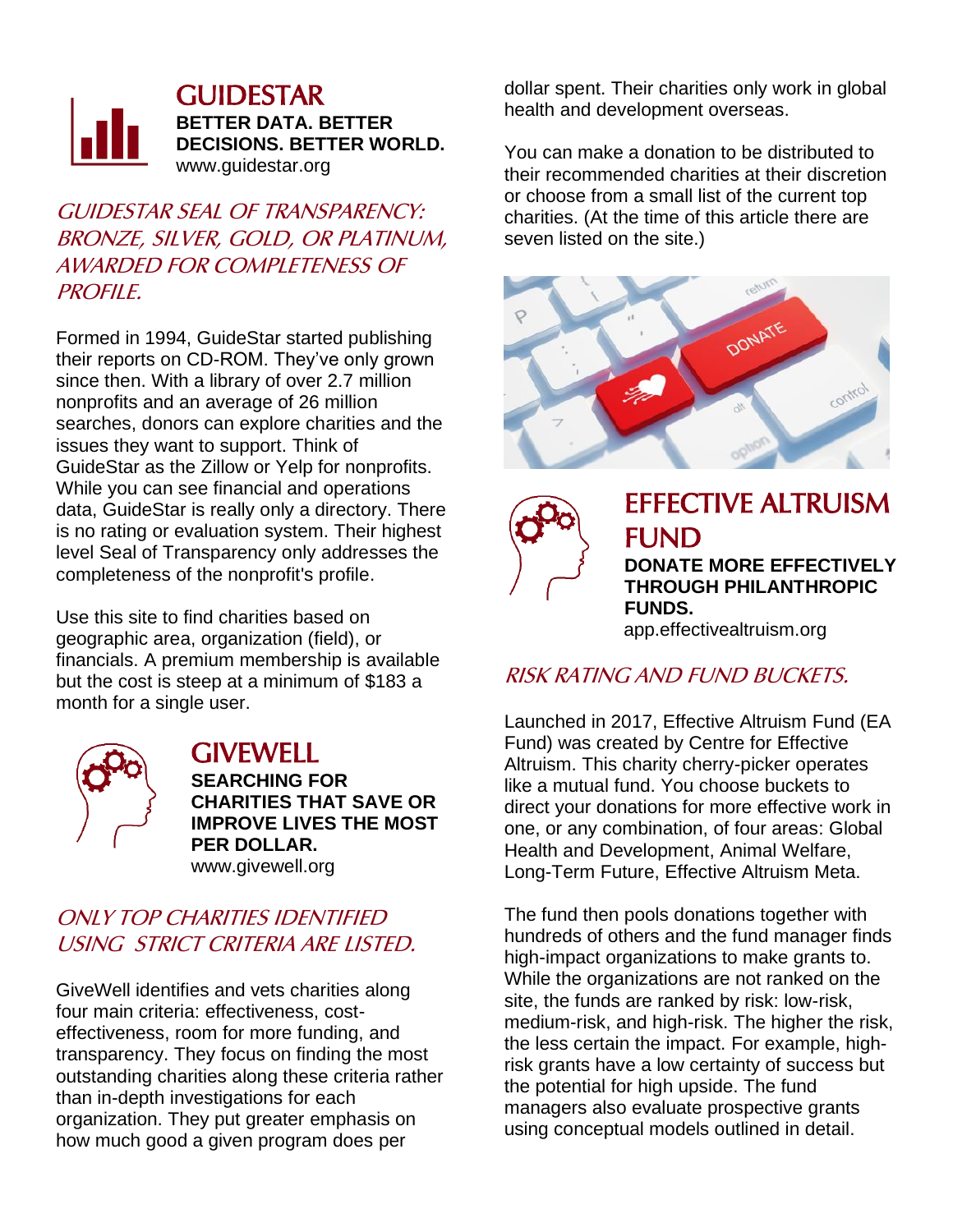

GLOBALGIVING **DONATE TO CHARITY PROJECTS AROUND THE WORLD.** www.globalgiving.org

#### PROVIDES THE FACTS AND BORROWS RANKINGS FROM OTHER SITES.

Founded in 2002, GlobalGiving is the largest global crowdfunding community. Nonprofits apply to join the organization, then donors and companies can help them. All nonprofits in the community are fully vetted every two years by the organization to ensure they are transparent, accountable, and meet local requirements.

Each charity or fund is listed, as well as the goal. If they are ranked, evaluated, or accredited by another organization, that information is provided at the bottom of the listing. They also list when they were first vetted, if they are effective, and if a staff member has visited the site to verify the operation. Once you find a charity or fund you like, you donate directly through the site.



#### BBB WISE GIVING ALLIANCE **TO ENCOURAGE GREATER PUBLIC CONFIDENCE AND TRUST IN THE CHARITABLE**

**SECTOR.** www.give.org

#### PASS/FAIL IN 20 STANDARDS. ACCREDITATION SEAL AVAILABLE FOR CHARITIES THAT PASS ALL STANDARDS.

BBB Wise Giving Alliance helps you make informed donation decisions by producing reports on national charities and evaluating them against 20 standards. Each standard is given a "Standard is Met", "Standard is Not Met", or "Unable to Verify Status".

The first five standards BBB evaluates are about governance and oversight. The next two look at how they define and measure goals and effectiveness. The next seven look at their finances and the final six at fundraising and information (such as annual reporting.)





ANIMAL CHARITY EVALUATORS **TO FIND AND PROMOTE THE MOST EFFECTIVE WAYS TO HELP ANIMALS.** animalcharityevaluators.org

#### REVIEWS AND RECOMMENDATIONS.

Animal Charity Evaluators (ACE) began under the name Effective Animal Activism in 2012. They are part of the Centre for Effective Altruism and were founded to help those looking to give effectively to animal-related nonprofits. Their mission has evolved over the years, but today they find and promote the most effective ways to help animals in three areas: research, education, and fundraising.

The site provides lists of animal charities with reviews of varying depths which are clearly marked as comprehensive, exploratory, or basic consideration. They list recommended, top, and standout charities across 11 areas including: shelter and sanctuaries, general animal advocacy, veterinary, and others. You can donate to ACE directly, their recommended charity fund, ACE's top charities, or to ACE's Effective Animal Advocacy Fund directly on the site.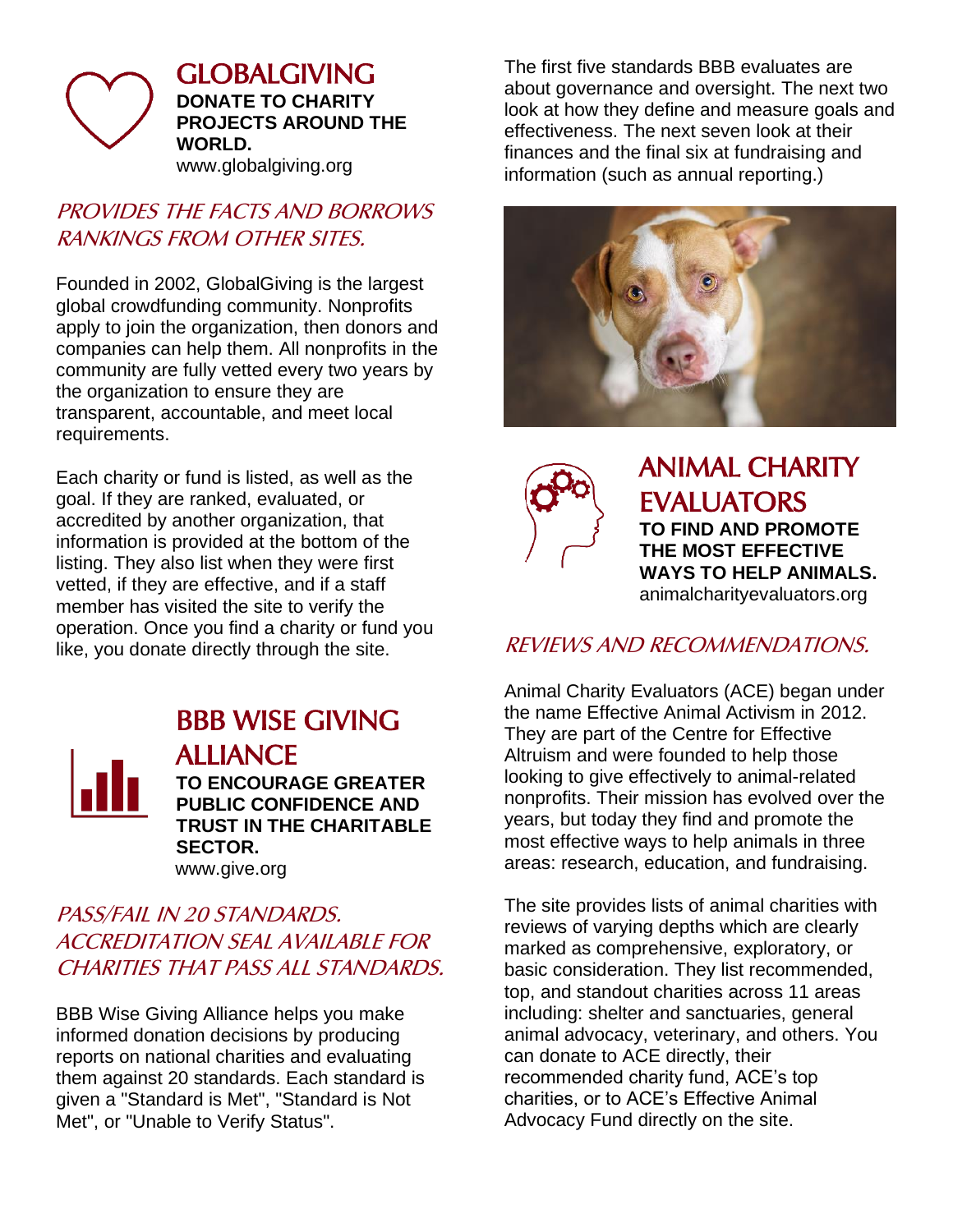

IMPACTMATTERS **FIND HIGH-IMPACT NONPROFITS.** www.impactmatters.org

#### STAR RATING FOR COST-EFFECTIVENESS.

ImpactMatters is a tool to search and find nonprofits. They rate their charities based on one critical question: How will a donation directly improve a life? They answer that question based on three principles, reward impact, don't punish a charity because of their overhead, and support nonprofits. Put simply, how many meals served/lives saved are directly caused by your donation.

They assign a star-rating system for their charities based on their cost-effectiveness with 1 being the programs that may be mismanaged and 5 the programs that are highly cost-effective. They only compare nonprofits within the same cause, who report the data needed to calculate impact, and only in "service delivery"—nonprofits that deliver a program directly to people. They do not rate advocacy or research nonprofits.

### Head or Heart, Give Smart

For as many reasons as there are to help others through donations, there are just as many organizations to support. Whichever ideal speaks to you, we urge you to do a little research first.

If supporting nonprofits is important to you, Tiffany, our financial planner, can build charitable gifting into your financial plan. Your Custom Financial Blueprint can include philanthropy as one of your financial goals. In addition to helping you determine how much you can give, Tiffany can also help you find the most beneficial ways to make your donations.

For example, one method might be a Qualified Charitable Distribution (QCD) from an IRA. A QCD is a distribution from the retirement account of an individual who is at least 70 ½ and is made directly to a charity. Another method might be a Donor Advised Fund through Charles Schwab. We can help you determine if either of these options would be right for you.

> Did you miss our **CollegeChoice 529 e-Learning Event**? Catch the recording and learn about 529 programs here:

HTTPS://WWW.HFFINANCIAL.COM/CC529/